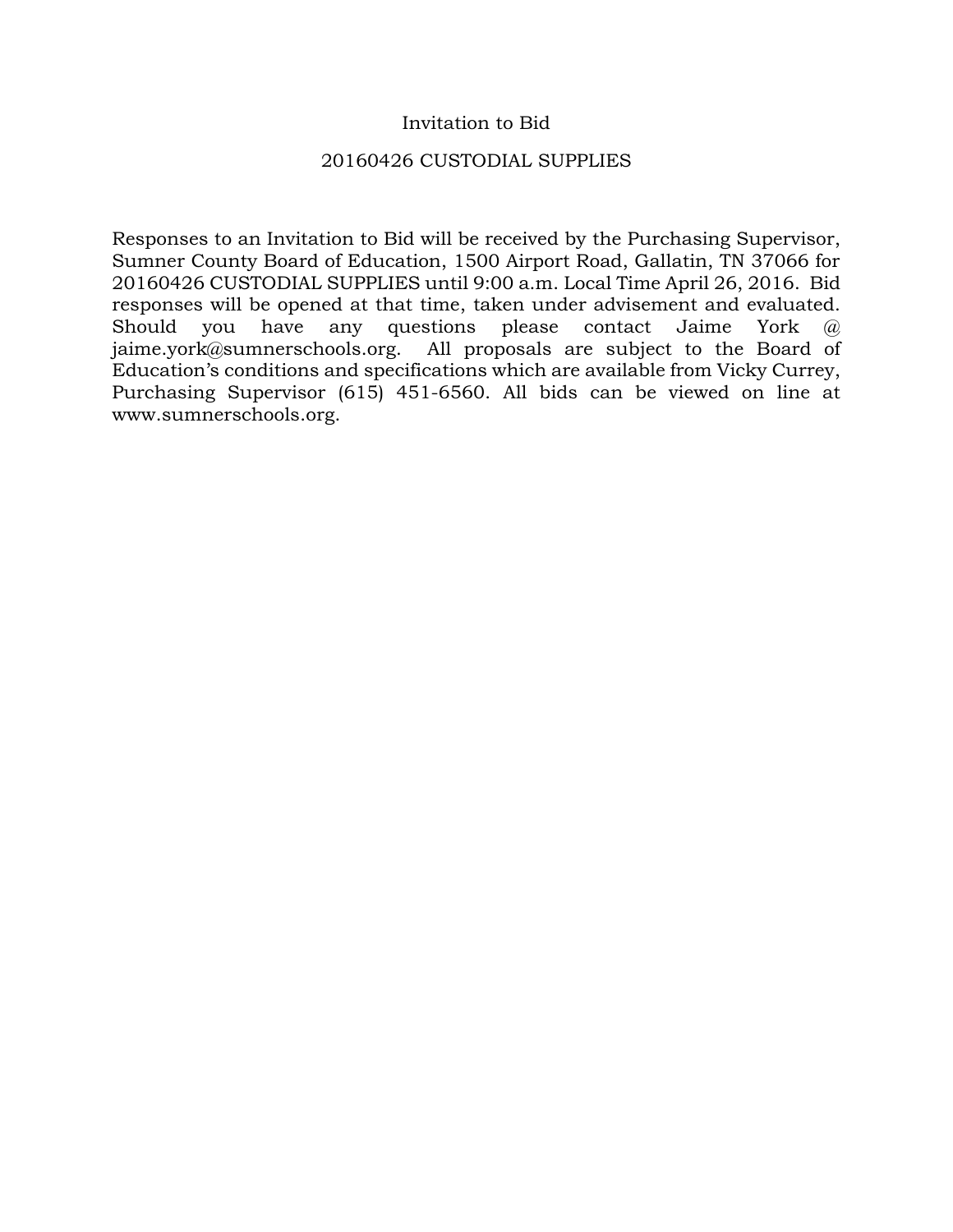# **CUSTODIAL SUPPLY BIDDING GUIDELINES School Year 2016‐2017**

The Sumner County Board of Education, SCBOE, is soliciting bids for Custodial Supplies. Failure to meet any of the outlined specifications or requirements at anytime will result in default of said bid/award, cause for termination of agreement and return of unused product. Manufacturer will be responsible for freight plus any fees incurred by the school system in sourcing another supplier.

- Bid prices are to be good from July 1, 2016 until June 30, 2017.
- Bid prices are to include all delivery charges.
- Any exceptions should be listed in the NOTES area of the bid sheet.
- If not bidding exactly to specs give details in the NOTES area of bid sheet.
- Each item will be awarded individually.
- More or Less of any item may be purchased at the bid price. Items with quantity or dollar amount limitations will not be considered.
- All items must be palletized, wrapped and moved to the back of the truck for unloading there is no loading dock at warehouse.
- Deliveries must be scheduled at least 24 hours in advance.
- If required samples are not included, the bid for that item will not be considered.
- Bids must be submitted on the included Bid Sheet.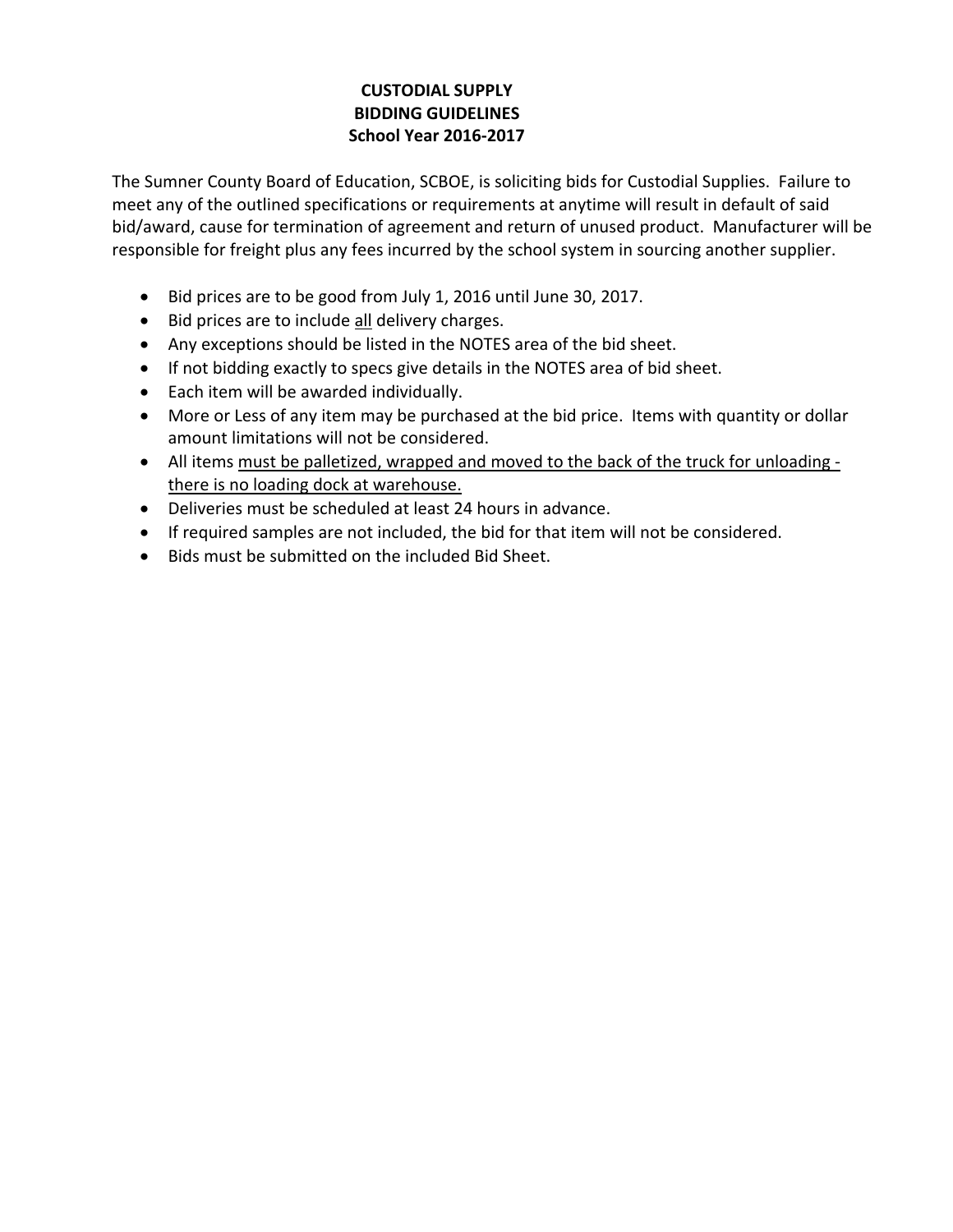## **CUSTODIAL SUPPLIES SPECIFICATIONS School Year 2016‐2017**

The following items are to be as specified:

- 1. FLOOR FINISH Johnson's Vectra or Buckeye Clarion. Packaged in five gallon bag-in-a-box. *Product literature must be attached to bid*. Product may be drop‐shipped from manufacturer.
- **2.** STRIPPER –Johnson's Bravo or Buckeye Ripsaw. Packaged in five‐gallon bag‐in‐a‐box. *Product literature must be attached to bid*. Product may be drop‐shipped from manufacturer.
- **3.** CAN LINER 44 GALLON LINEAR LOW DENSITY POLYETHYLENE
	- Made of Prime Hexene/Higher Alpha Olefin Resin.
	- Repro, recycled or reprocessed are not accepted.
	- Clear or white in color.
	- 44 gallon capacity, 40 x 46
	- Gauge of .75 Mil
	- Packaged 100 per case minimum.
	- Individually/Flat fold
	- *Full case samples with manufacturer's labeling is required.*
- **4.** CAN LINER 8‐10 GALLON HIGH MOLECULAR WEIGHT‐HIGH DENSITY POLYETHYLENES
	- Made of Prime Hexene/Higher Alpha Olefin Resin
	- Repro, recycled or reprocessed are not accepted
	- Clear or white in color
	- $\bullet$  8 10 gallon capacity, 24" x 32"
	- Gauge of 6 Microns
	- Packaged 1,000 per case
	- Coreless roll
	- *Full case samples with manufacturer's labeling is required.*
- **5.** COMPACTOR LINER
	- Made of Prime Hexene/Higher Alpha Olefin Resin
	- Equal to or better than PAC 9039
	- Repro, recycled or reprocessed are not accepted
	- Black in color
	- $-43.5''$  X 53.5"
	- Gauge of 2 Mils
	- $\bullet$  Slip Level High Slip
	- Packaged 50 per case, individually folded.
	- *Full case samples with manufacturer's labeling is required.*

**NOTE:** Liners may be tested at any time for performance related issues (Dart and/or Elmendorf)